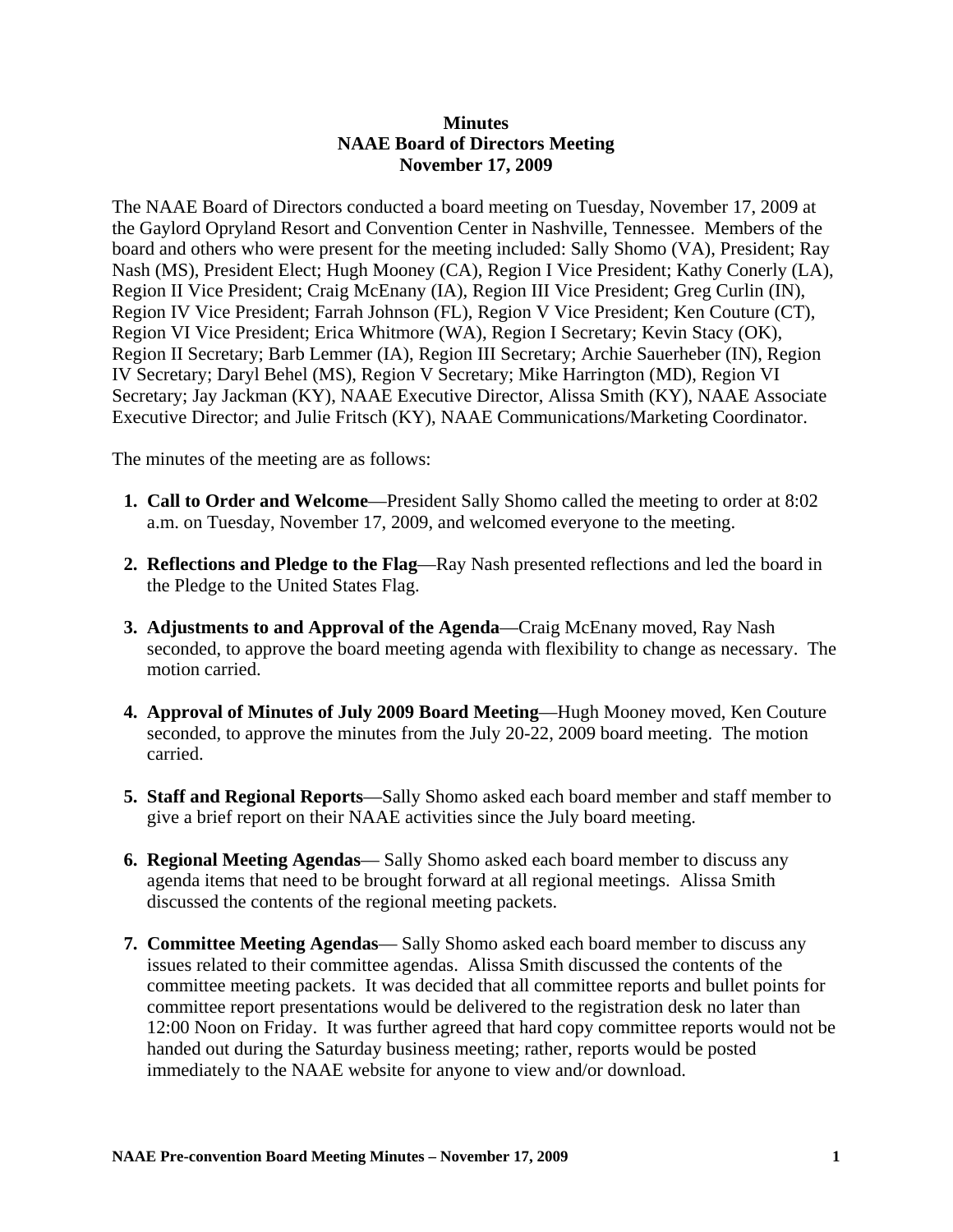- **8. State Officer Directory**—Jay Jackman presented the current directory of state officers to the board. It was noted that some states have yet to provide to us their officer roster for 2009-10. Regional vice presidents are to pass the directory around in their regional meetings, collect changes and additions, and deliver the edited copy back to the NAAE staff.
- **9. Membership Report and Delegate Counts**—Alissa Smith reviewed the final membership report for the 2008-09 membership year and the delegate counts for this convention.
- **10. Review of the 2009 NAAE Convention**—Alissa Smith led the board through all of the details of the convention schedule, discussed workshop facilitators' responsibilities, and reviewed board member and regional secretary responsibilities.

**Scholarship Fundraiser** – Craig McEnany moved, Greg Curlin seconded, to conduct a scholarship fundraiser raffle. Ken Couture moved to amend, Farrah Johnson seconded, to set the prizes at \$100 at the second general session, \$100 at the luncheon, and \$200 at the closing session. The amendment carried. The motion as amended carried. The tickets will be sold for one ticket for \$1 or an arms-length of tickets for \$20.

- **11. 2009 National FFA Convention**—Julie Fritsch reported on NAAE activities at the 2009 National FFA Convention, including the teacher recruitment game show and prospective teachers VIP lounge in the Career Show, the teacher-focused exhibit in Teachers World, and the video-taping session for the National Teach Ag Day video. Jay Jackman reported that the NAAE staff are doing all they can at the National FFA Convention and that if we are to add any more activities at the National FFA Convention, we will have to have more staff support. UK ag ed majors, NAAE student workers, and current and former NAAE summer interns are now serving as staff support for the NAAE activities during the FFA convention.
- **12. Financial Reports**—Jay Jackman led the board through the discussion of the financial reports to include the 2008-09 audit report, the current compilation, the multi-year operating budget, and the 2009-10 budget and explanatory notes.
- **13. Program of Activities Review**—Jay Jackman presented the updated NAAE Program of Activities to the board. The board received the complete Program of Activities and the board committee consultants received copies of the Program of Activities for their respective committees. Jay Jackman encouraged the board members to use the Program of Activities as a planning tool during committee meetings.
- **14. National PAS Agricultural Education CPA**—Jay Jackman reported that the National PAS has requested that NAAE become the coordinator for their new Agricultural Education CPA event and that NAAE become the "back-up" sponsor for the event at \$3,000 per year. The board asked Jay Jackman to find out more information about the event and the event sponsorship and report back to the board.
- **15. Nominating Committee Report**—Sally Shomo opened the floor for nominations for 2009- 10 NAAE President. Hugh Mooney nominated Ray Nash for 2009-10 NAAE President. Sally Shomo opened the floor for nominations for 2009-10 NAAE President Elect. Craig